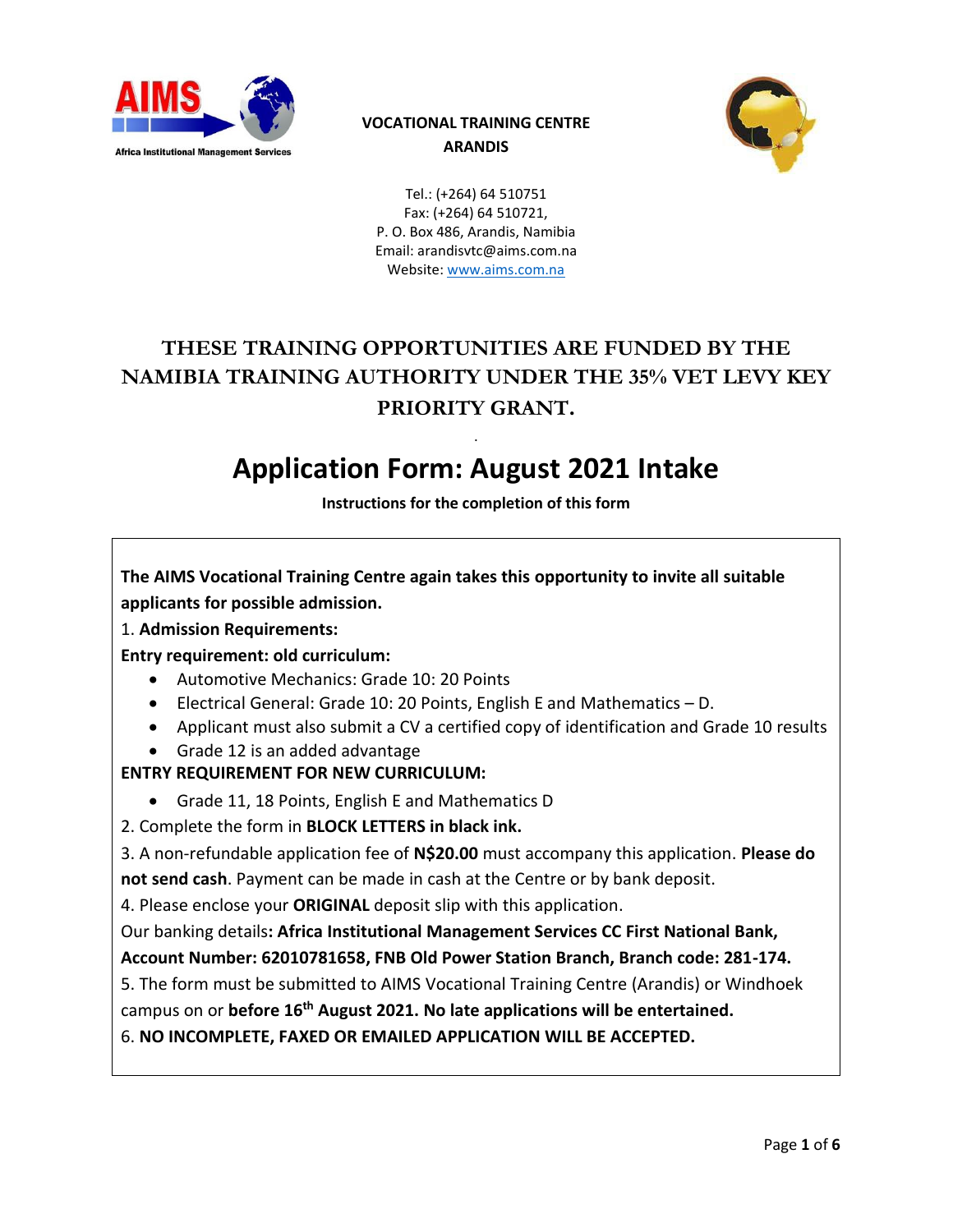| <b>Application Number</b> | <b>Candidate Number</b> |
|---------------------------|-------------------------|
| For official use only     | For official use only   |

| <b>01.PERSONAL DETAILS</b>              |                              |  |           |  |                    |                 |  |             |      |     |     |
|-----------------------------------------|------------------------------|--|-----------|--|--------------------|-----------------|--|-------------|------|-----|-----|
| PLEASE MARK WITH AN X WHERE APPROPRIATE |                              |  |           |  |                    |                 |  |             |      |     |     |
| Surname                                 |                              |  |           |  |                    |                 |  |             |      |     |     |
| <b>First Names</b>                      |                              |  |           |  |                    |                 |  |             |      |     |     |
| Identity No.                            |                              |  |           |  | Date of Birth      |                 |  |             |      |     |     |
| Gender                                  | Male                         |  | Female    |  | <b>Title</b>       | Mr.             |  | Miss.       | Mrs. | Ms. | Dr. |
| Nationality                             |                              |  |           |  |                    |                 |  |             |      |     |     |
| <b>Parent Status</b>                    | Both alive                   |  | Both dead |  | <b>Father Dead</b> |                 |  | Mother dead |      |     |     |
| Home Town                               |                              |  |           |  | Home Language      |                 |  |             |      |     |     |
| Region                                  |                              |  |           |  |                    |                 |  |             |      |     |     |
| PERSONAL PROTECTIVE CLOTHING            |                              |  |           |  |                    |                 |  |             |      |     |     |
| Shoe Size:                              | Overall Size:<br>Shirt Size: |  |           |  |                    | Skirt /Trouser: |  |             |      |     |     |

| <b>02. CONTACT DETAILS</b> |  |         |  |  |  |  |  |
|----------------------------|--|---------|--|--|--|--|--|
|                            |  |         |  |  |  |  |  |
| <b>Physical Address</b>    |  |         |  |  |  |  |  |
| <b>Postal Address</b>      |  |         |  |  |  |  |  |
| Home Telephone No.         |  | Fax No. |  |  |  |  |  |
| Cellphone No.              |  |         |  |  |  |  |  |
| Email Address.             |  |         |  |  |  |  |  |

| <b>03. PARENTS DETAILS</b>       |  |  |  |  |  |
|----------------------------------|--|--|--|--|--|
|                                  |  |  |  |  |  |
| Name & Surname                   |  |  |  |  |  |
| Relationship to the applicant    |  |  |  |  |  |
| <b>Physical Address</b>          |  |  |  |  |  |
| <b>Work Physical Address</b>     |  |  |  |  |  |
| <b>Postal Address</b>            |  |  |  |  |  |
| Work Telephone No.               |  |  |  |  |  |
| Home Telephone No.               |  |  |  |  |  |
| Cellphone No.                    |  |  |  |  |  |
| <b>Email Address</b>             |  |  |  |  |  |
| Monthly income (Parent/Guardian) |  |  |  |  |  |
| Number of Dependents             |  |  |  |  |  |

| 04. MEDICAL INFORMATION                 |                         |            |                |  |  |  |  |
|-----------------------------------------|-------------------------|------------|----------------|--|--|--|--|
| PLEASE MARK WITH AN X WHERE APPROPRIATE |                         |            |                |  |  |  |  |
| Do you have any disability?             | <b>Hearing Impaired</b> | <b>YES</b> | NO             |  |  |  |  |
|                                         | Visually Impaired       | <b>YES</b> | NO             |  |  |  |  |
|                                         | Wheel chair             | YES        | N <sub>O</sub> |  |  |  |  |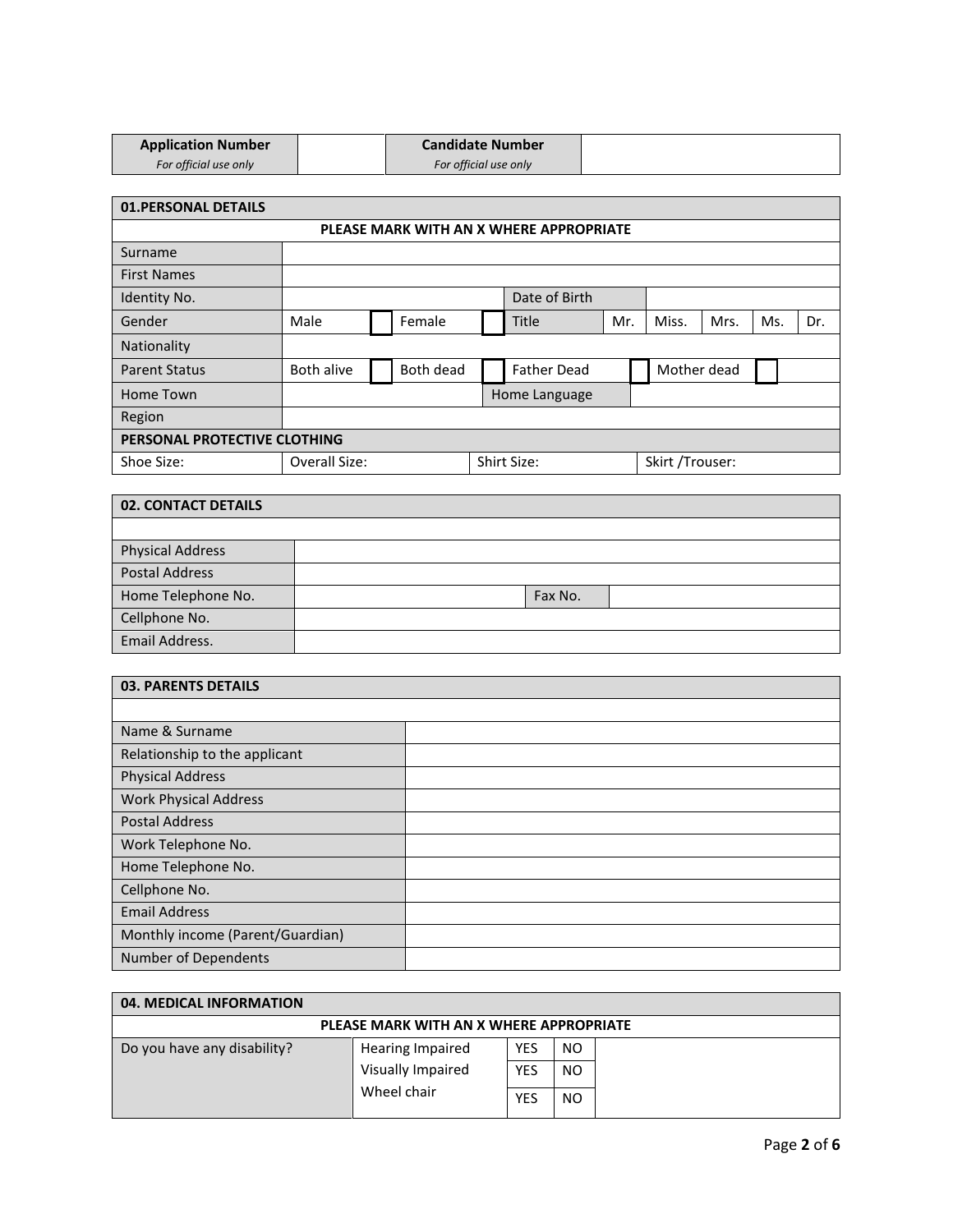| Do you have any chronic illness? |                          |  |
|----------------------------------|--------------------------|--|
| (If yes please provide details.) |                          |  |
|                                  |                          |  |
| Equity type                      | Woman                    |  |
|                                  | Vulnerable Marginalized  |  |
|                                  | Previously disadvantaged |  |
|                                  | People with Disability   |  |
| Disability Type                  |                          |  |
| (Please Specify)                 |                          |  |

| 05. EMERGENCY CONTACT/ PARENT/LEGAL GUARDIAN |            |       |  |  |  |  |  |
|----------------------------------------------|------------|-------|--|--|--|--|--|
| Name in full:                                |            |       |  |  |  |  |  |
| Address:                                     |            |       |  |  |  |  |  |
| Town:                                        | Telephone: | Cell: |  |  |  |  |  |
| Relationship:                                |            |       |  |  |  |  |  |

| 06. EDUCATIONAL BACKGROUND  |        |  |      |  |                 |                     |  |      |      |         |                |  |  |
|-----------------------------|--------|--|------|--|-----------------|---------------------|--|------|------|---------|----------------|--|--|
|                             |        |  |      |  |                 |                     |  |      |      |         |                |  |  |
| Name of School Attended     |        |  |      |  |                 |                     |  |      |      |         |                |  |  |
| Last Year Attended          |        |  |      |  |                 | Last Grade Attended |  |      |      |         |                |  |  |
| <b>Highest Grade Passed</b> |        |  |      |  |                 |                     |  |      |      |         |                |  |  |
|                             |        |  |      |  |                 |                     |  |      |      |         |                |  |  |
| Subjects                    |        |  |      |  |                 |                     |  |      |      |         | Grades /Symbol |  |  |
|                             |        |  |      |  |                 |                     |  |      |      |         |                |  |  |
|                             |        |  |      |  |                 |                     |  |      |      |         |                |  |  |
|                             |        |  |      |  |                 |                     |  |      |      |         |                |  |  |
|                             |        |  |      |  |                 |                     |  |      |      |         |                |  |  |
|                             |        |  |      |  |                 |                     |  |      |      |         |                |  |  |
|                             |        |  |      |  |                 |                     |  |      |      |         |                |  |  |
|                             |        |  |      |  | <b>LANGUAGE</b> |                     |  |      |      |         |                |  |  |
| First Language              |        |  |      |  |                 | Fluent              |  |      | Good |         | Average        |  |  |
| Second Language             |        |  |      |  |                 | Fluent              |  | Good |      | Average |                |  |  |
| Other Language              |        |  |      |  | Fluent          |                     |  | Good |      | Average |                |  |  |
| Fluency in English          | Fluent |  | Good |  | Average         |                     |  |      |      |         |                |  |  |

| 07. ANY OTHER TRAINING ATTENDED |                               |       |      |  |  |  |  |
|---------------------------------|-------------------------------|-------|------|--|--|--|--|
|                                 |                               |       |      |  |  |  |  |
| Name of Institution (s)         | <b>Qualification Obtained</b> | Level | Year |  |  |  |  |
|                                 |                               |       |      |  |  |  |  |
|                                 |                               |       |      |  |  |  |  |
|                                 |                               |       |      |  |  |  |  |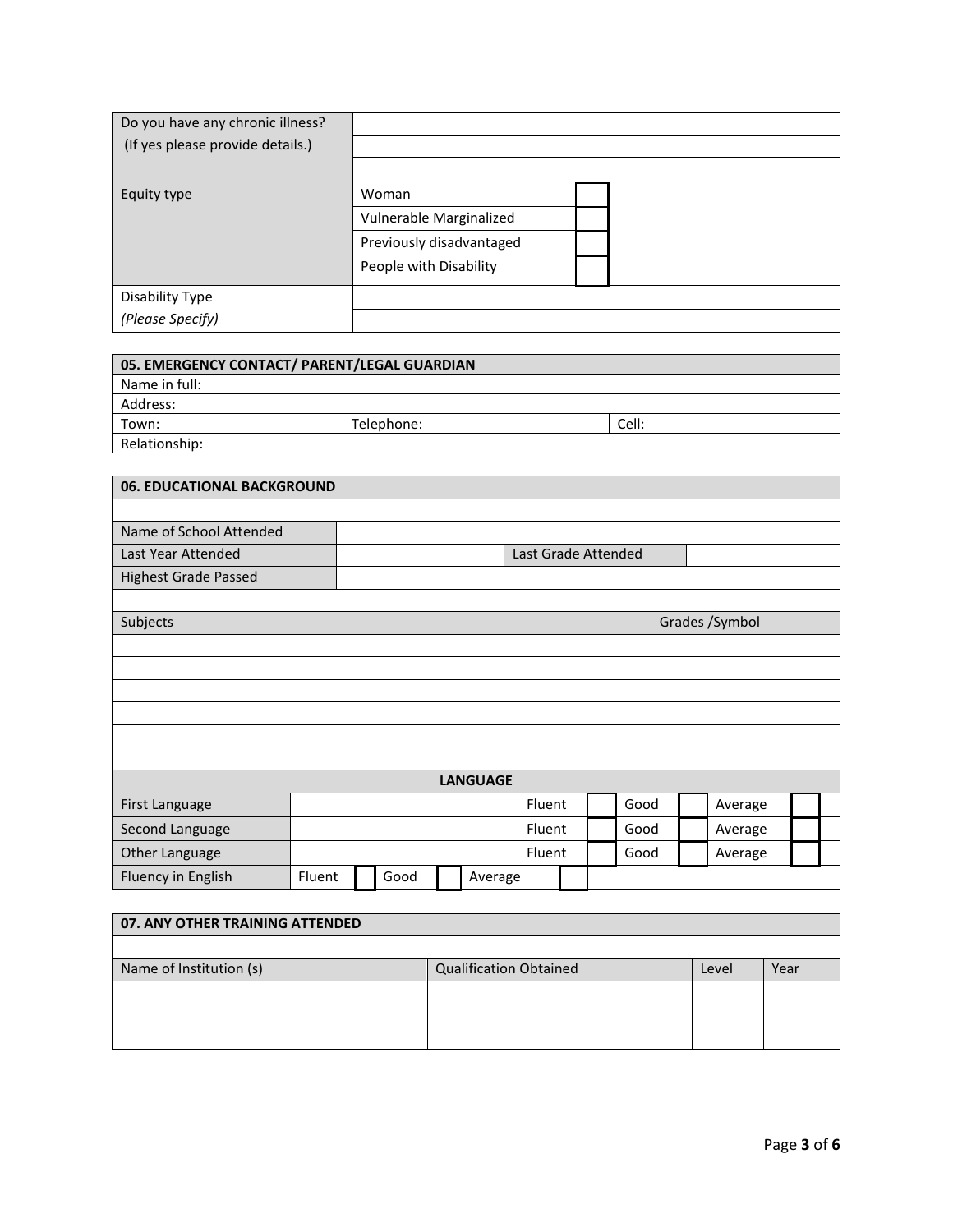| 08. EMPLOYMENT PROFILE                                        |  |          |  |            |  |  |  |
|---------------------------------------------------------------|--|----------|--|------------|--|--|--|
|                                                               |  |          |  |            |  |  |  |
| PLEASE MARK WITH AN X WHERE APPROPRIATE                       |  | Employed |  | Unemployed |  |  |  |
| Applicable to employed and previously employed personnel only |  |          |  |            |  |  |  |
| Present Employer/Organization                                 |  |          |  |            |  |  |  |
| <b>Current Position</b>                                       |  |          |  |            |  |  |  |
| <b>Years in current Position</b>                              |  |          |  |            |  |  |  |
| <b>Employer Contact Details</b>                               |  |          |  |            |  |  |  |
| <b>Employer Physical Address</b>                              |  |          |  |            |  |  |  |
| <b>Employer Postal Address</b>                                |  |          |  |            |  |  |  |

| 09. ANY OTHER TRAINING ATTENDED    |                                                                 |  |  |  |  |  |  |
|------------------------------------|-----------------------------------------------------------------|--|--|--|--|--|--|
|                                    |                                                                 |  |  |  |  |  |  |
| <b>Trades</b>                      | Minimum requirements (Old curriculum Grade 12 & 10 and          |  |  |  |  |  |  |
|                                    | <b>Revised Curriculum Grade 11)</b>                             |  |  |  |  |  |  |
| National Vocational Certificate in | Grade 10, 11 and 12 with 20 points in six (6) Subjects E symbol |  |  |  |  |  |  |
| Automotive Mechanic (Level 1)      | in English and Mathematics D symbol.                            |  |  |  |  |  |  |
|                                    | <b>ENTRY REQUIREMENT FOR NEW CURRICULUM:</b>                    |  |  |  |  |  |  |
|                                    | Grade 11, 18 Points, English E and Mathematics                  |  |  |  |  |  |  |
| National Vocational Certificate in | Grade 12 and 11 with 20 points in six (6) Subjects E symbol in  |  |  |  |  |  |  |
| Electrical General (level 1)       | English and Mathematics D symbol                                |  |  |  |  |  |  |

| <b>10. PROPOSED FIELD OF STUDY</b> |              |  |                                                                     |        |  |  |  |
|------------------------------------|--------------|--|---------------------------------------------------------------------|--------|--|--|--|
| PLEASE MARK WITH AN X              |              |  | <b>Approval</b><br><b>For Official use</b><br>$\sum_{n=1}^{\infty}$ |        |  |  |  |
|                                    | <b>LEVEL</b> |  |                                                                     |        |  |  |  |
|                                    | 1            |  |                                                                     |        |  |  |  |
|                                    |              |  |                                                                     | YES/NO |  |  |  |
| <b>Automotive Mechanics</b>        |              |  |                                                                     |        |  |  |  |
| <b>Electrical General</b>          |              |  |                                                                     |        |  |  |  |

| <b>11. FINANCIAL INFORMATION</b>                                         |  |                                  |               |  |  |  |  |
|--------------------------------------------------------------------------|--|----------------------------------|---------------|--|--|--|--|
| Who is paying for your studies (Indicate with an x)                      |  |                                  |               |  |  |  |  |
|                                                                          |  |                                  |               |  |  |  |  |
| <b>NTA Students (funded Trades only</b>                                  |  | <b>Private Student (Parents)</b> | <b>Others</b> |  |  |  |  |
|                                                                          |  |                                  |               |  |  |  |  |
| If OTHERS please fill in the information below (Please attach the proof) |  |                                  |               |  |  |  |  |
| <b>Sponsor Name</b>                                                      |  |                                  |               |  |  |  |  |
| <b>Physical Address</b>                                                  |  |                                  |               |  |  |  |  |
| <b>Postal Address</b>                                                    |  |                                  |               |  |  |  |  |
| Work Telephone No.                                                       |  |                                  |               |  |  |  |  |
| Cellphone No.                                                            |  |                                  |               |  |  |  |  |
| <b>Email Address</b>                                                     |  |                                  |               |  |  |  |  |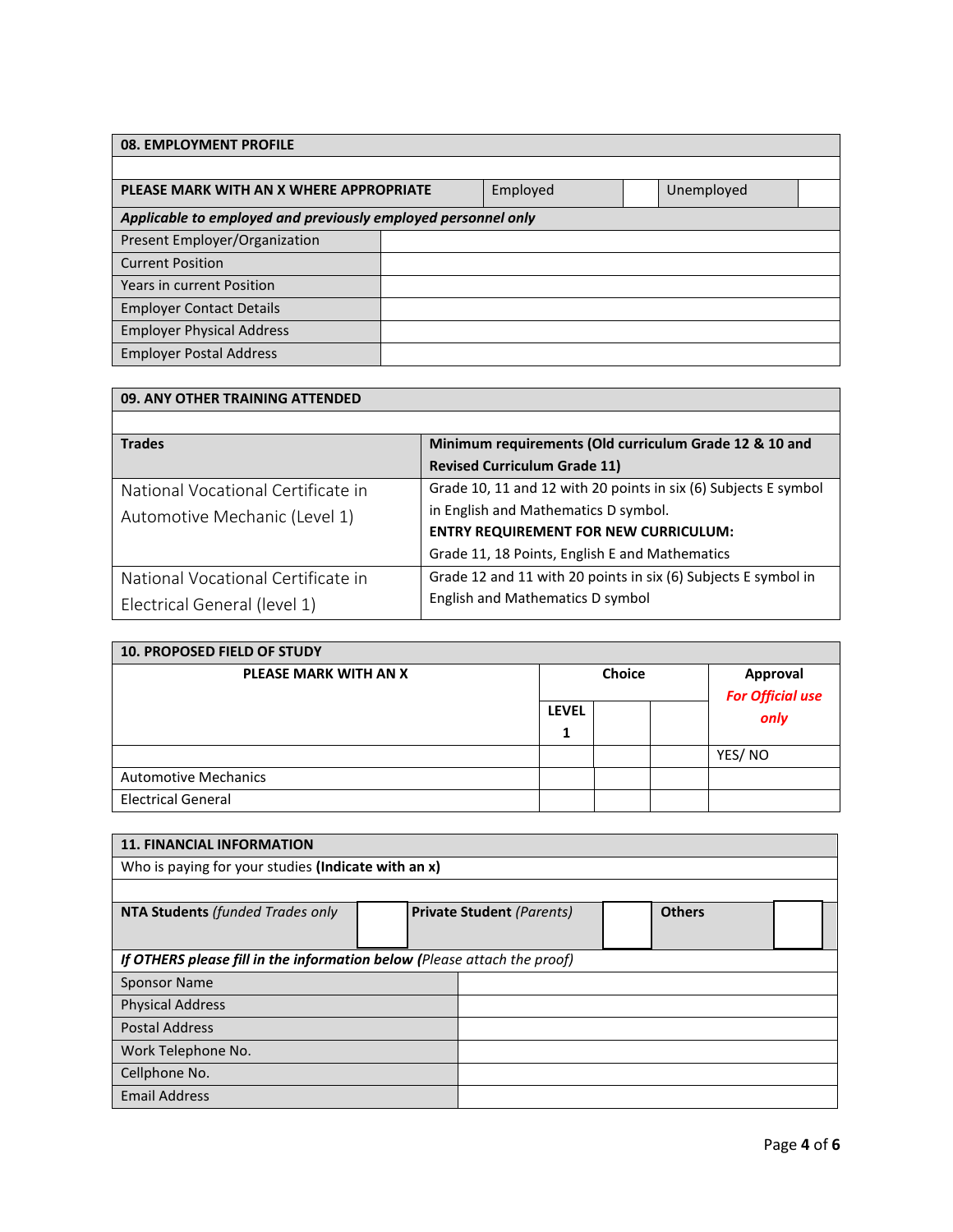#### **Hostel Accommodation Application - Arandis (Campus) female trainees only**

Do you wish to acquire accommodation in the hostel? YES/ NO *If YES, please complete the hostel Application form*

#### **DECLARATION**

I, the undersigned hereby declare;

To the best of my knowledge and belief the information furnished in this application/enrolment contract is true and that if it be found to be false and misleading in any respect, this application/enrolment may be invalidates and the applicant's registration terminated;

That a statement signed by the finance department shall represent the amount owing to the AIMS Business School by me/us, and further that in the event of such amount being handed over for collection I/we shall pay all legal charges incurred on the attorney and client scale;

That I/we accept that the AIMS Business School keeps documents, including this Declaration and Agreement, electronically and distributes them as such. The AIMS Business School shall at all times be entitled to utilize such documentation in electronic format for whatever purpose required;

Accept that I may cancel my registration for current year of study as a whole and be exonerated from liability for the full payment of fee excluding the registration and other administration fees provided that AIMS Business School is informed in writing within 7 days of registration;

Hold myself responsible for the full payment of tuition fees, notwithstanding the fact that my employer/sponsor has undertaken to pay the full tuition fees relating thereto; Agree that AIMS business School reserve the right to withhold the assessment result/assessment booking with NTA for final certification, should there be any default in payments according to this signed contract.

| Signature of<br>applicant<br>the | Date |  |
|----------------------------------|------|--|
|----------------------------------|------|--|

#### **DECLARATION BY PARENT / LEGAL GUARDIAN (if applicant is under the age of 21 or is a legal minor)**

I agree and consent to the above declaration, undertaking waiver and indemnity by this applicant. I consent to the applicant signing the registration forms if admitted I hold myself jointly and severally liable with the applicant as codebtor for all amounts due by the applicant to the AIMS Business School until I notify the AIMS Business School in writing to the contrary in which event such notification shall take effect only from the beginning of the following academic year. I irrevocably undertake that I shall not in any capacity, hold the AIMS Business School liable for any damage or loss which the applicant or any person may suffer under any of the circumstances set out in the applicant's declaration.

| Signature | 0t | parent/guardian | Date |  |
|-----------|----|-----------------|------|--|
|           |    |                 |      |  |